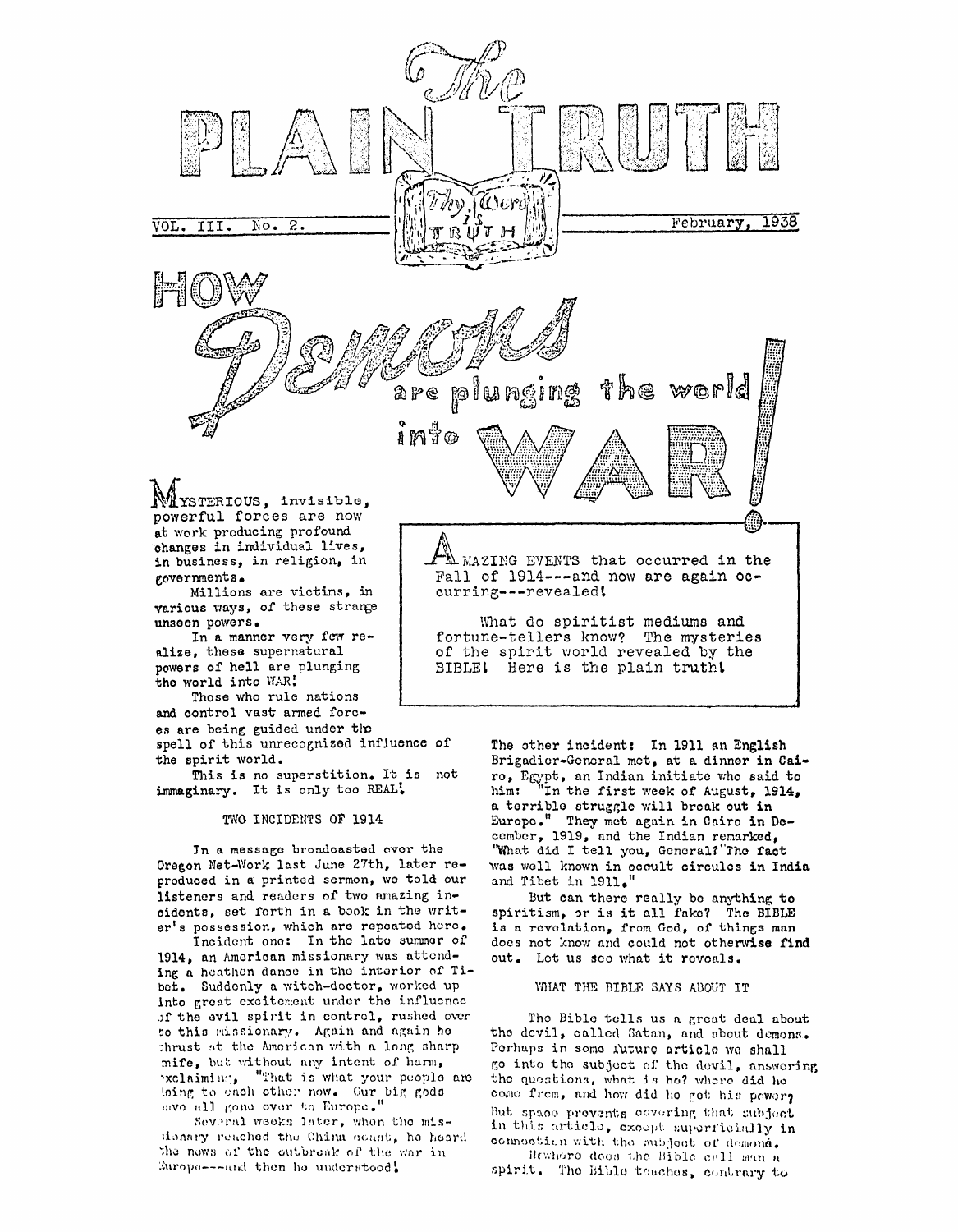poralar bolief, that man is MORTAL, and that he is FLESR---composed of natter. not of spirit. Notice such texts as Gen. 2:7; 3:19; John 3:6, cto.

But God is a SPIRIT (Jehn 4:4). And the Eible speaks repeatedly of angels, and it reveals to us that angels are spirits, (Psalm 104:4; Heb. 1:13-14).

Also the Word of God reveals to us a third of the angels of heaven followed Satan in his retellion against God, and that they therefore have become fallen angels, or DEMONS---altho in the King James<br>translation of the Bible, the word "devils" is commonly used.

## WHAT IS THE ORIGIN OF DEMONS?

In the 12th chapter of Revelation is pictured a great red dragon (verse 3), which is explained to be a symbol for Satan the devil in verse 9 and Rev. 20:2.

The 4th verse shows a third of the angels of heaven followed Satan in his rebellion. (Stars are symbols of angels, --see Rev.  $1:20$ .

The 7th verse describes a war in heaven between Satan and the archangel Michael (comp. Jude 9). And in this war Satan had angels fighting on his side. Read on, in your Bible, thru verse 9. The angels who followed Satan were cast out with him.

Now notice the 6th verse of Jude: "The angels which kept not their first estate, but lef their own habitation, he hath reserved in everlasting chains under darkness unto the judgment of the great day."

Again it is written in II Peter 2:4: "For if Ged spared net the angels that sinned, but cast them down to hell (Greek, "tartarus, "---meaning "darkness of the material universe,") and delivered them into chains of darkness, to be reserved unto judgment."

And then again, Jesus spoke of the time when He shall say to the wicked, "Depart from me, yo cursed, into everlasting fire, prepared for the devil and his angels." (Mat. 25:41).

So the Scriptures plainly teach that angels are SPIRIT beings, that many of them sinned, and have followed Satan; and new are being reserved in the darkness of the material world unto the day of judgment.

## WHAT POWER DO DEMONS POSSESS?

Now remember, demons are SPIRIT beings. Men are MATERIAL beings. There.'ere demons, as well as anguls, are INVISIBLE to material human opes, unless specially manifosted.

Yot those demons have power ever peothe. Notice, for example an experience of the time of Christ:

"And when Josus was come cut of the ship, immodiately there met him out of the tembs a man with an unation, spirit. (Mark 5:2). Men are net spirits, nor are poople ever called "spirits" in the Bible.

This "unclean spirit" was not the man, nor any part of him. Road on:

Jesus said unto him, "Como out of man, theu unclean spirit." (verse 8). "Come out of the

"And He asked him, What is thy name? And he answered, saying, My name is Legion, for we are many. . . And all the devils besought him, saving, send us into the swine. ... and the unclean spirits went out, and entered into the swine." (v. 9-13).

The text shows there were TWO THOUSAND DENONS inside of this one man. These demons had been angels, but had sinned. They were separate, individual spirit beings who had entered inside this man. There are beyond doubt millions and millions of demons. They are SPIRITS, and therefore not mortal --- they do not die. And mark this --all the demons that existed in Christ's time STILL EXIST TODAY!

Many heathens worship the devil and demons. They look upon them as gods. The demons, remember, have POWER, and they have KNOWLEDGE. They have existed thousands of vears.

Yes, demons have POWER to influence people. But let us understand what that power is!

Listen carefully! The devil and all his demons have no power arbitrarily to force you or me, or any person, against his own will, to do their bidding! They do have power to put thoughts, suggestions, impressions, into the human mind. But God has made you and me free moral agents. God will not force any person to yield to HIM. Neither does the devil or any demon have power to FORCE any men to yield to the thoughts or suggestions they are able to place in the mind. But we must not believe every thought or suggestion or impulse is of God.

"Beleved, believe not every spirit, but TRY the spirits, whether they be of God. (I John 4:1). DO NOT ACT ON IMPULSE! Retain a sound mind. There is no need to fear demons, but our every thought and impulse should be TESTED by THE WORD OF GOD. If it is not according to the Bible, it is false!!

## WAS MUSSOLIMI REARED BY A WITCH?

But note, now, how DEMONS are plunging the world into WAR!

In Revelation 17 is a description of a "BEAST", which nearly all Bible students ---including Roman Catholic---admit is a symbol of THE ROMAN EMPIRE. It shows that in these very last years that Empire is to be REBORN! And it is a fact now known by all that Musselini is accomplishing that very thing today! The "beast", then, stands for this Reman government, or for MUSSOLINI, individually, as its head.

His title, "Il Duce," is derived from<br>the taxen word "duce," meaning "DPEON." Husselini was, it is said, tutored by an old witch when he was a young man.

He hinself wrote the preface for a book relating his life's history, written by a weaken mead Sarfitti. In chapter 9, this book says: There "was a mystericus

Page 2